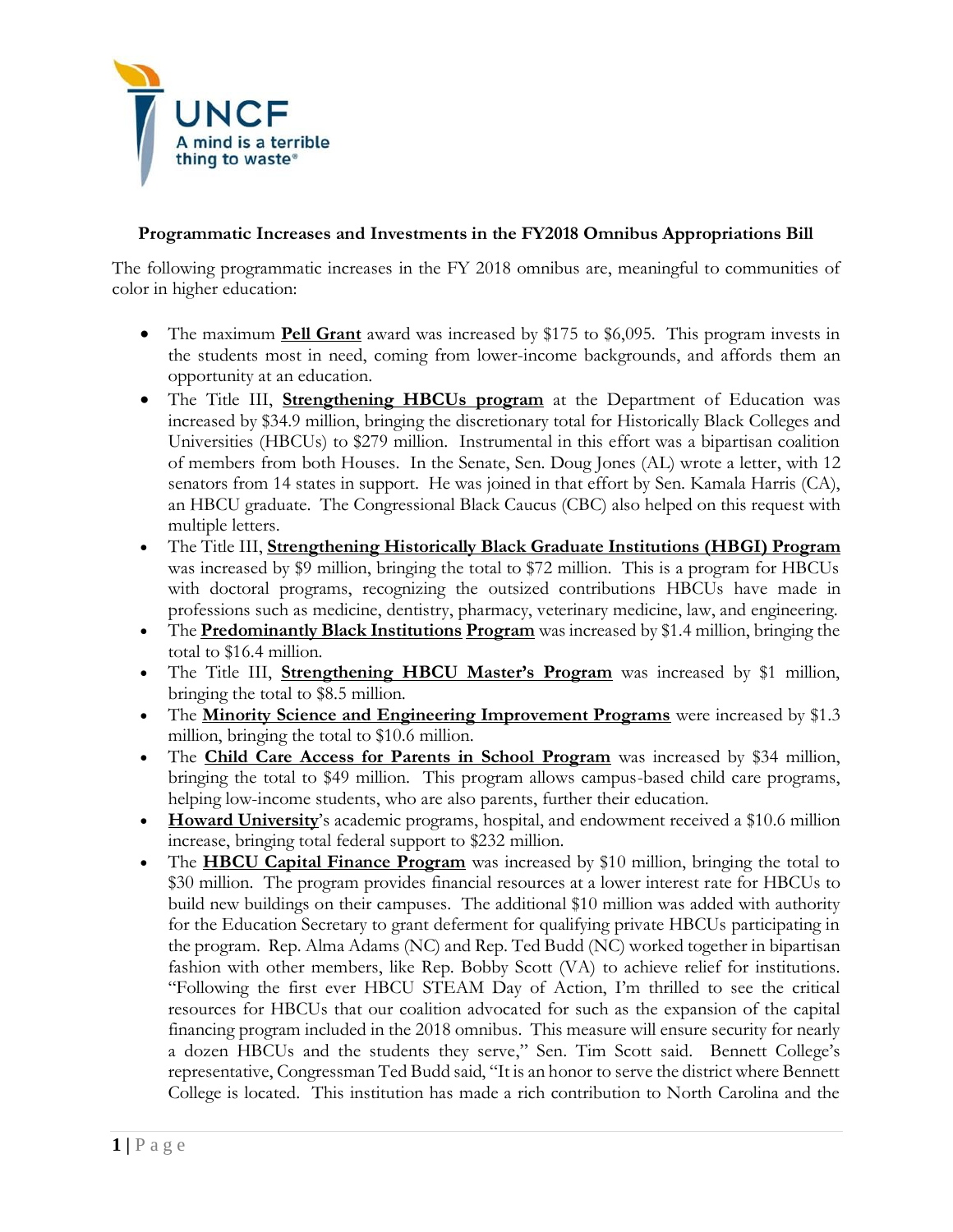

nation. I am proud to have worked in a bipartisan way to invest in Bennett and other HBCUs. I look forward to how the HBCU Capital Finance Program's period of deferment will help us make sure Bennett's best days are still to come."

- The **HBCU Hurricane Supplemental Loan Program** received a total of \$90 million.
- The **Office of Civil Rights at the Department of Education** was increased by \$8.5 million.
- \$5 million was invested in a pilot program on open textbooks, which seeks to bring down the cost of college.
- The **Federal TRIO Programs** were collectively increased by \$60 million, bringing the total to \$1.1 billion. Often housed on HBCU campuses, these pipeline programs help minority and low-income students achieve higher education.
- **GEAR-UP** funding increased by \$10 million.
- The **National Institute on Minority Health and Health Disparities at NIH** was increased by \$14.1 million. The institute is the federal base for health disparities research to understand why health-related issues disproportionately impact certain minority groups.
- The **Minority University Research and Education Project at NASA** was funded at \$32 million.
- The **HBCU Undergraduate Program at the National Science Foundation (NSF)** was funded at \$35 million.
- The **Louis Stokes Alliance for Minority Participation at NSF** was funded at \$46 million, which assists universities and colleges in diversifying the nation's STEM workforce.
- The **Education Partnership Program / Minority Serving Institutions (MSI) Program** at the National Oceanic and Atmospheric Administration (NOAA) was funded at \$15.5 million, an increase of \$1.5 million.
- The **Department of Defense's HBCU / MI Program** was increased by \$7 million, bringing the total to \$40 million. The program strengthens the capabilities of the institutions to conduct basic and applied research and increases the quality and quantity of STEM programs with a focus on minority researchers and graduates. A bipartisan group of lawmakers worked together to authorize the program at \$40 million in the National Defense Authorization Act and to increase the appropriation to the same level, including Rep. Anthony Brown (MD), Rep. Hank Johnson (GA), Rep. Adams (NC), Sen. Sherrod Brown (OH), and Sen. Tim Scott (SC). Rep. Anthony Brown said, "I am proud to have worked to successfully increase funding for the DoD HBCU/MI Program to \$40 million in the Omnibus Appropriations Act — a 54 percent increase and \$7 million above current levels. With bipartisan support, Congress is expanding a multi-year effort to increase DoD investments in HBCUs and enhance partnerships that will meet America's evolving national security needs. This program is critical to boosting STEM opportunities for our underrepresented communities and bolstering the pipeline of highly skilled, diverse graduates into the Armed Forces and other parts of the defense industrial base."

## **About UNCF**

UNCF (United Negro College Fund) is the nation's largest and most effective minority education organization. To serve youth, the community and the nation, UNCF supports students' education and